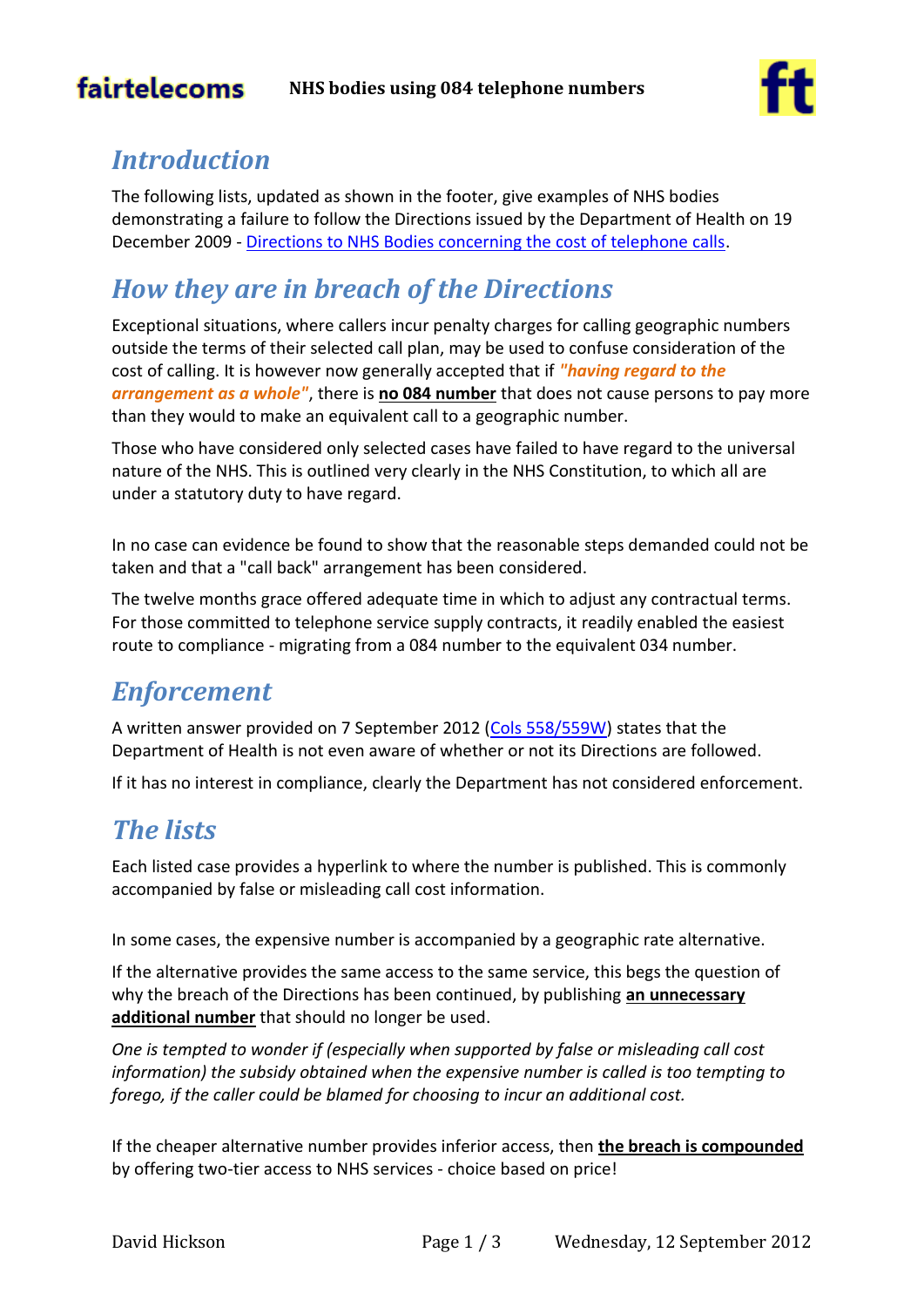

## *Continuing services*

Responsibility for the breach rests with the NHS body listed and/or those NHS bodies which directly commission the NHS services provided.

#### **NORTH OF ENGLAND**

- [Bradford and Airedale Teaching Primary Care Trust](http://www.bradford.nhs.uk/about-us/contact-us/)  0845 111 5000
- [Calderdale and Huddersfield NHS Foundation Trust](http://www.cht.nhs.uk/contact-us/)  0844 8110101
- [Mid Yorkshire Hospitals NHS Trust](http://www.midyorks.nhs.uk/main.cfm?type=CU) 0844 811 8110
- [Northumbria Healthcare NHS Trust](http://www.northumbria.nhs.uk/contact-us)  0844 811 8111

#### **MIDLANDS AND EAST OF ENGLAND**

- [North Staffordshire Primary Care Trust](http://www.northstaffordshire.nhs.uk/contact-us/?nhsns=wnviojui)  0845 602 6772
- [Luton and Dunstable Hospital NHS Foundation Trust](https://www.ldh.nhs.uk/Contact_Us.htm)  0845 127 0 127
- [Spire Parkway Hospital, Solihull](http://www.spirehealthcare.com/parkway/) providing NHS services 0845 850 1451

#### **LONDON**

- [Barking, Havering and Redbridge Hospitals NHS Trust](http://www.bhrhospitals.nhs.uk/about-us/our-locations.htm)  0845 130 4204
- [Barnet and Chase Farm Hospitals NHS Trust](http://www.bcf.nhs.uk/for_patients/contact_us/index) 0845 111 4000
- [Basildon & Thurrock University Hospitals NHS Foundation Trust](http://www.basildonandthurrock.nhs.uk/index.php?option=com_content&view=article&id=231&Itemid=733) 0845 155 3111
- [University College London Hospitals NHS Foundation Trust](http://www.uclh.org/aboutus/Pages/ContactUs.aspx) 0845 155 5000

#### **SOUTH OF ENGLAND**

- [Gloucestershire Primary Care Trust](http://www.nhsglos.nhs.uk/your-local-nhs/about-nhs-gloucestershire/contact-us/) 08454 221500
- [Gloucestershire Hospitals NHS Foundation Trust](http://www.gloshospitals.org.uk/en/Contact-Us/) 08454 222 222
- [Gloucestershire Care Services](http://www.glospct.nhs.uk/content/contact.html) 08456 598100
- [Maidstone and Tunbridge](http://www.mtw.nhs.uk/contact/) Wells NHS Trust 0845 155 1000
- [Plymouth Hospitals NHS Trust](http://www.plymouthhospitals.nhs.uk/ourorganisation/contactus/Pages/ContactUs.aspx) 0845 155 8155

#### **NATIONAL**

[Marie Stopes International](http://www.nhs.uk/Services/Trusts/HospitalsAndClinics/DefaultView.aspx?id=486) - many centres, providing NHS services - 0845 300 3740